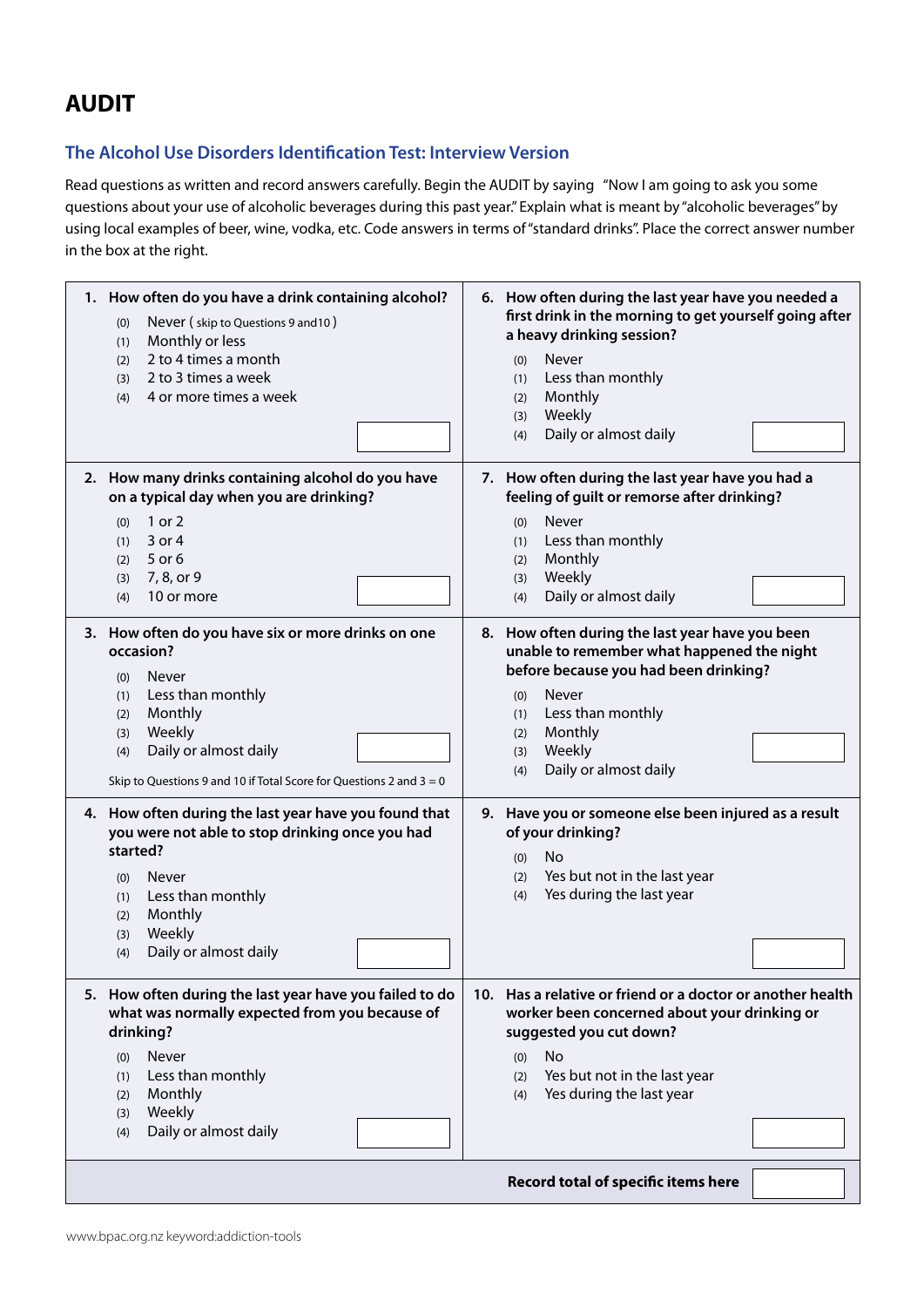# **AUDIT**

### **The Alcohol Use Disorders Identification Test: Self-Report Version**

**PATIENT** because alcohol can affect your health and can interfere with certain medications and treatments, it is important that we ask some questions about your use of alcohol. Your answers will remain confidential so please be honest. Place an **x** in one box that best describes your answer to each question.

| Questions |                                                                                                                                            | 0 |        | 1 |                      | 2 |                                    | 3 |                        | 4 |                                |  |
|-----------|--------------------------------------------------------------------------------------------------------------------------------------------|---|--------|---|----------------------|---|------------------------------------|---|------------------------|---|--------------------------------|--|
| 1.        | How often do you have a drink<br>containing alcohol?                                                                                       |   | Never  |   | Monthly or<br>less   |   | $2$ to 4<br>times a<br>month       |   | 2 to 3 times<br>a week |   | 4 or more<br>times a<br>week   |  |
| 2.        | How many drinks containing<br>alcohol do you have on a typical<br>day when you are drinking?                                               |   | 1 or 2 |   | 3 or 4               |   | 5 or 6                             |   | 7 to 9                 |   | 10 or more                     |  |
| 3.        | How often do you have six or more<br>drinks on one occasion?                                                                               |   | Never  |   | Less than<br>monthly |   | Monthly                            |   | Weekly                 |   | Daily or<br>almost daily       |  |
| 4.        | How often during the last year<br>have you found that you were not<br>able to stop drinking once you had<br>started?                       |   | Never  |   | Less than<br>monthly |   | Monthly                            |   | Weekly                 |   | Daily or<br>almost daily       |  |
| 5.        | How often during the last year<br>have you failed to do what was<br>normally expected from you<br>because of drinking?                     |   | Never  |   | Less than<br>monthly |   | Monthly                            |   | Weekly                 |   | Daily or<br>almost daily       |  |
| 6.        | How often during the last year<br>have you needed a first drink in the<br>morning to get yourself going after<br>a heavy drinking session? |   | Never  |   | Less than<br>monthly |   | Monthly                            |   | Weekly                 |   | Daily or<br>almost daily       |  |
| 7.        | How often during the last year<br>have you had a feeling of guilt or<br>remorse after drinking?                                            |   | Never  |   | Less than<br>monthly |   | Monthly                            |   | Weekly                 |   | Daily or<br>almost daily       |  |
| 8.        | How often during the last<br>year have you been unable to<br>remember what happened the<br>night before because you had been<br>drinking?  |   | Never  |   | Less than<br>monthly |   | Monthly                            |   | Weekly                 |   | Daily or<br>almost daily       |  |
| 9.        | Have you or someone else been<br>injured as a result of your drinking?                                                                     |   | No     |   |                      |   | Yes but<br>not in the<br>last year |   |                        |   | Yes during<br>the last<br>year |  |
| 10.       | Has a relative or friend or a doctor<br>or another health worker been<br>concerned about your drinking or<br>suggested you cut down?       |   | No     |   |                      |   | Yes but<br>not in the<br>last year |   |                        |   | Yes during<br>the last<br>year |  |
|           |                                                                                                                                            |   |        |   |                      |   |                                    |   |                        |   | <b>Total</b>                   |  |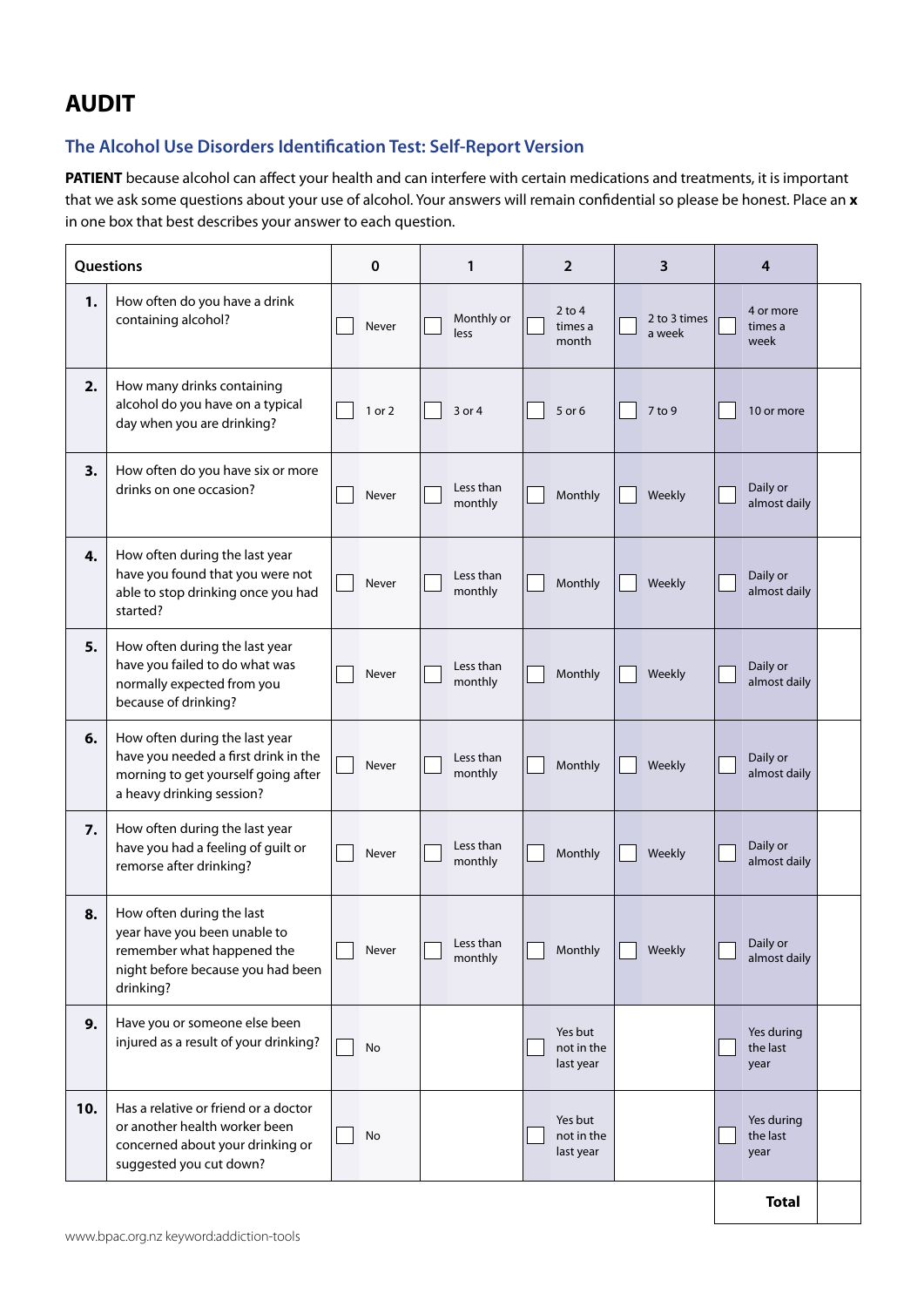### **Scoring for AUDIT**

| <b>Risk level</b> | <b>Intervention</b>                                            | <b>AUDIT score*</b> |
|-------------------|----------------------------------------------------------------|---------------------|
| Zone I            | Alcohol education                                              | $0 - 7$             |
| Zone II           | Simple advice                                                  | $8 - 15$            |
| Zone III          | Simple advice plus brief counseling and continued monitoring   | $16 - 19$           |
| Zone IV           | Referral to specialist for diagnostic evaluation and treatment | $20 - 40$           |

\*The AUDIT cut-off score may vary slightly depending on the country's drinking patterns, the alcohol content of standard drinks, and the nature of the screening program. Clinical judgment should be exercised in cases where the patient's score is not consistent with other evidence, or if the patient has a prior history of alcohol dependence. It may also be instructive to review the patient's responses to individual questions dealing with dependence symptoms (Questions 4, 5 and 6) and alcohol-related problems (Questions 9 and 10). Provide the next highest level of intervention to patients who score 2 or more on Questions 4, 5 and 6, or 4 on Questions 9 or 10.

From: Babor T, Higgins-Biddle J, Saunders J, Monteiro M. The Alcohol Use Disorders Identification Test. Guidelines for use in primary care. 2nd ed. Geneva, Switzerland: World Health Organisation, 2001.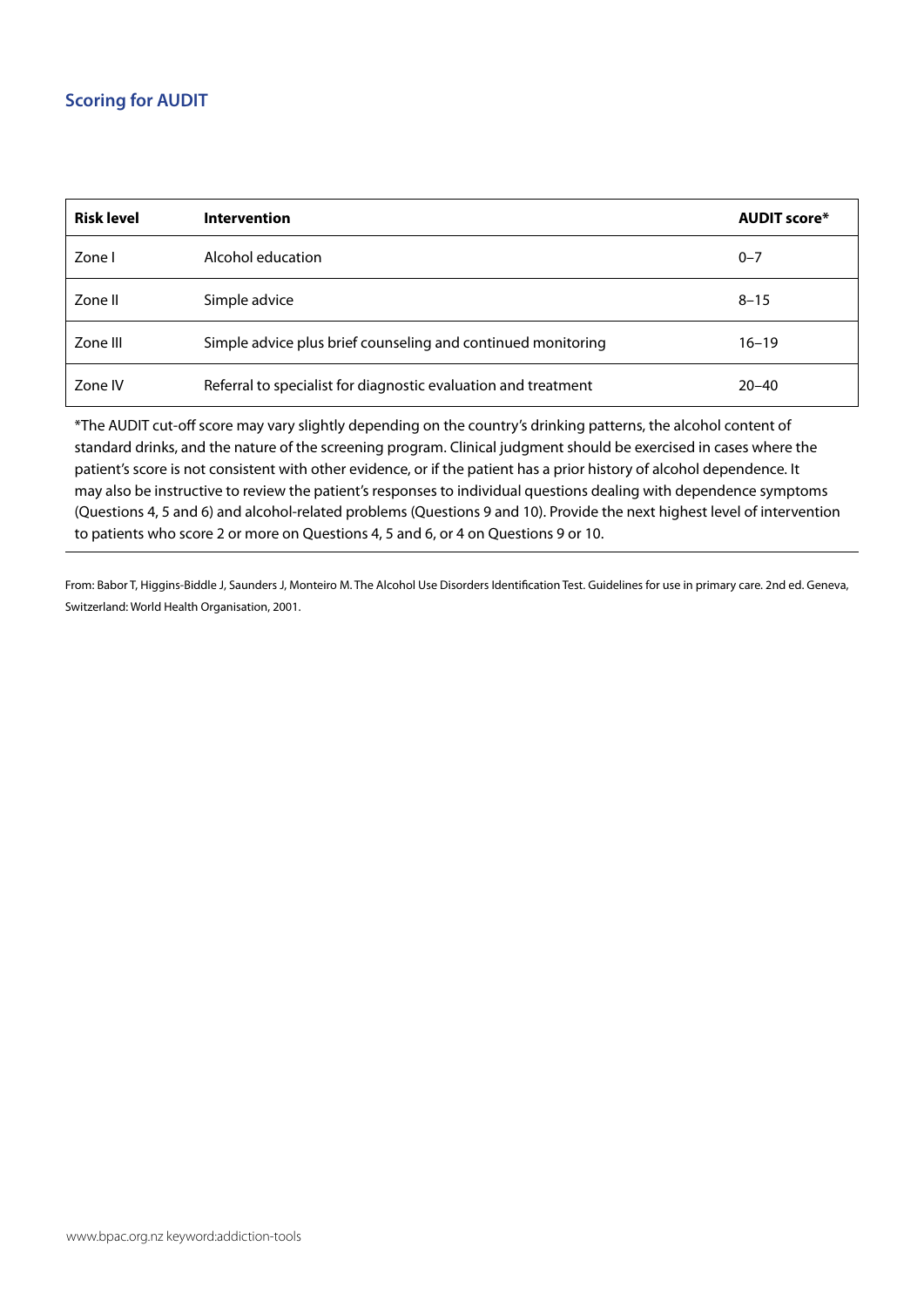# **AUDIT-C**

### **AUDIT-C**

| $Q1$ : | How often did you have a drink containing alcohol in the past year?                    |                |  |  |  |  |  |
|--------|----------------------------------------------------------------------------------------|----------------|--|--|--|--|--|
|        | Answer                                                                                 | Points         |  |  |  |  |  |
|        | Never                                                                                  | 0              |  |  |  |  |  |
|        | Monthly or less                                                                        | $\mathbf{1}$   |  |  |  |  |  |
|        | Two to four times a month                                                              | $\overline{2}$ |  |  |  |  |  |
|        | Two to three times a week                                                              | $\overline{3}$ |  |  |  |  |  |
|        | Four or more times a week                                                              | $\overline{4}$ |  |  |  |  |  |
| Q2:    | How many drinks did you have on a typical day when you were drinking in the past year? |                |  |  |  |  |  |
|        | Answer                                                                                 | Points         |  |  |  |  |  |
|        | None, I do not drink                                                                   | $\mathbf 0$    |  |  |  |  |  |
|        | 1 or 2                                                                                 | $\mathbf 0$    |  |  |  |  |  |
|        | 3 or 4                                                                                 | $\mathbf{1}$   |  |  |  |  |  |
|        | 5 or 6                                                                                 | $\overline{2}$ |  |  |  |  |  |
|        | 7 to 9                                                                                 | $\overline{3}$ |  |  |  |  |  |
|        | 10 or more                                                                             | $\overline{4}$ |  |  |  |  |  |
| Q3:    | How often did you have six or more drinks on one occasion in the past year?            |                |  |  |  |  |  |
|        | Answer                                                                                 | Points         |  |  |  |  |  |
|        | Never                                                                                  | $\mathbf 0$    |  |  |  |  |  |
|        | Less than monthly                                                                      | $\mathbf{1}$   |  |  |  |  |  |
|        | Monthly                                                                                | $\overline{2}$ |  |  |  |  |  |
|        | Weekly                                                                                 | $\overline{3}$ |  |  |  |  |  |
|        | Daily or almost daily                                                                  | $\overline{4}$ |  |  |  |  |  |

The AUDIT-C is scored on a scale of 0–12 (scores of 0 reflect no alcohol use). In men, a score of 4 or more is considered positive for problem alcohol use; in women, a score of 3 or more is considered positive. Generally, the higher the AUDIT-C score, the more likely it is that the patient's drinking is affecting his/her health and safety.

From: Bush K, Kivlahan D, McDonell M, et al. The AUDIT alcohol consumption questions (AUDIT-C): an effective brief screening test for problem drinking. Ambulatory Care Quality Improvement Project (ACQUIP). Alcohol Use Disorders Identification Test. Arch Intern Med 1998;158(16):1789-95.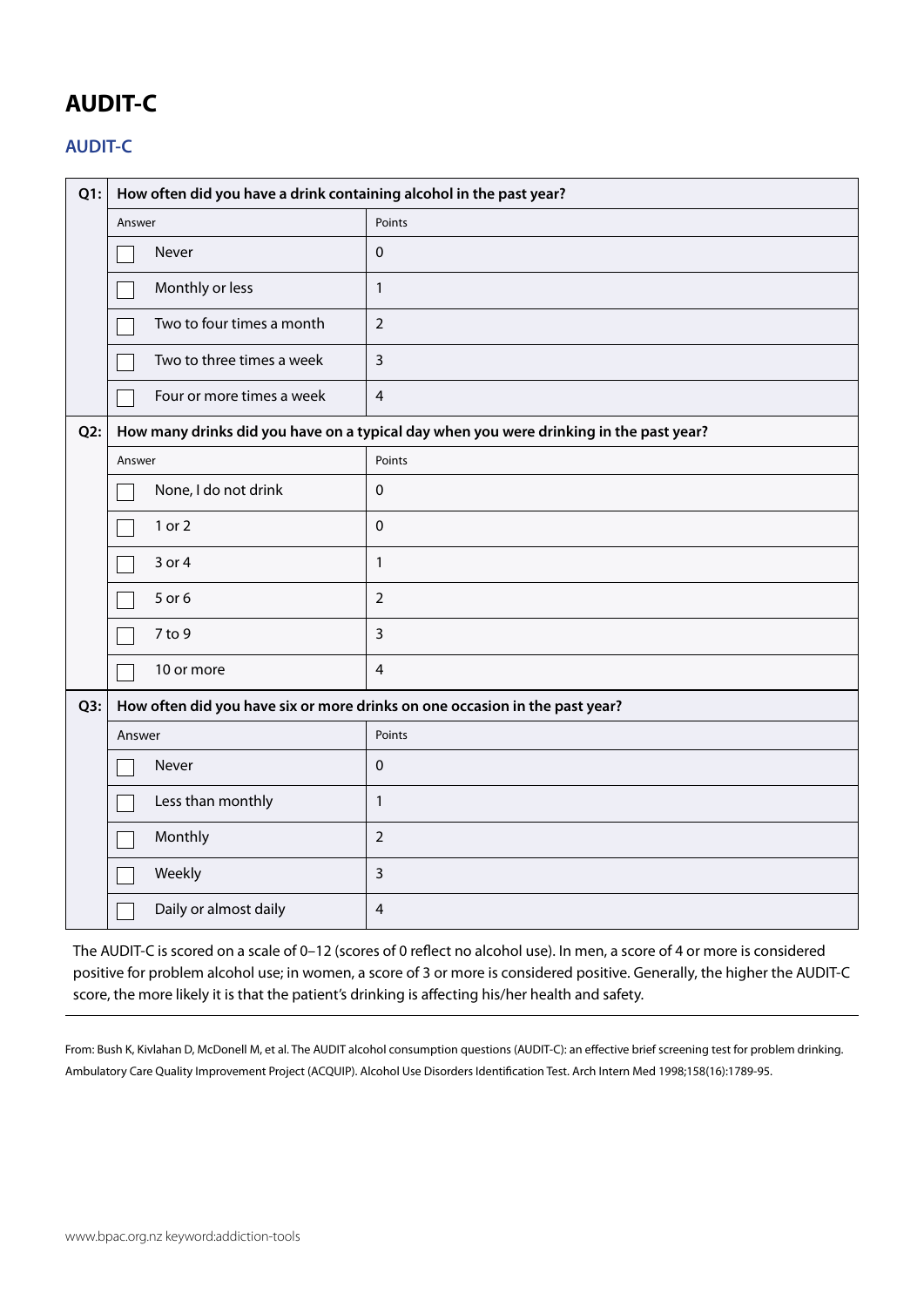# **Cannabis**

#### **The Cannabis Use Disorder Identification Test – Revised (CUDIT-R)**

Have you used any cannabis over the past six months? **YES / NO**

If **YES**, please answer the following questions about your cannabis use. Circle the response that is most correct for you in relation to your cannabis use over the past six months:

| 1. | How often do you use cannabis?                                                      |                                                                                                            |                                      |                         |                                  |  |  |
|----|-------------------------------------------------------------------------------------|------------------------------------------------------------------------------------------------------------|--------------------------------------|-------------------------|----------------------------------|--|--|
|    | Never                                                                               | Monthly or less                                                                                            | 2-4 times a month                    | 2-3 times a week        | 4 or more times a week           |  |  |
|    | $\mathbf 0$                                                                         | $\mathbf{1}$                                                                                               | $\overline{2}$                       | 3                       | $\overline{4}$                   |  |  |
| 2. | How many hours were you "stoned" on a typical day when you had been using cannabis? |                                                                                                            |                                      |                         |                                  |  |  |
|    | Less than 1                                                                         | 1 or 2                                                                                                     | 3 or 4                               | 5 or 6                  | 7 or more                        |  |  |
|    | $\mathbf 0$                                                                         | $\mathbf{1}$                                                                                               | $\overline{2}$                       | 3                       | 4                                |  |  |
| 3. | started?                                                                            | How often during the past 6 months did you find that you were not able to stop using cannabis once you had |                                      |                         |                                  |  |  |
|    | Never                                                                               | Less than monthly                                                                                          | Monthly                              | Weekly                  | Daily or almost daily            |  |  |
|    | $\mathbf 0$                                                                         | $\mathbf{1}$                                                                                               | $\overline{2}$                       | 3                       | 4                                |  |  |
| 4. | cannabis?                                                                           | How often during the past 6 months did you fail to do what was normally expected from you because of using |                                      |                         |                                  |  |  |
|    | Never                                                                               | Less than monthly                                                                                          | Monthly                              | Weekly                  | Daily or almost daily            |  |  |
|    | $\mathbf 0$                                                                         | $\mathbf{1}$                                                                                               | $\overline{2}$                       | 3                       | 4                                |  |  |
| 5. | from cannabis?                                                                      | How often in the past 6 months have you devoted a great deal of your time to getting, using, or recovering |                                      |                         |                                  |  |  |
|    | Never                                                                               | Less than monthly                                                                                          | Monthly                              | Weekly                  | Daily or almost daily            |  |  |
|    | $\mathbf 0$                                                                         | $\mathbf{1}$                                                                                               | $\mathcal{L}$                        | $\overline{\mathsf{B}}$ | 4                                |  |  |
| 6. | cannabis?                                                                           | How often in the past 6 months have you had a problem with your memory or concentration after using        |                                      |                         |                                  |  |  |
|    | Never                                                                               | Less than monthly                                                                                          | Monthly                              | Weekly                  | Daily or almost daily            |  |  |
|    | $\Omega$                                                                            | $\mathbf{1}$                                                                                               | $\mathcal{L}$                        | $\overline{3}$          |                                  |  |  |
| 7. | machinery, or caring for children:                                                  | How often do you use cannabis in situations that could be physically hazardous, such as driving, operating |                                      |                         |                                  |  |  |
|    | Never                                                                               | Less than monthly                                                                                          | Monthly                              | Weekly                  | Daily or almost daily            |  |  |
|    | $\Omega$                                                                            | $\mathbf{1}$                                                                                               | $\overline{2}$                       | $\overline{3}$          | 4                                |  |  |
| 8. |                                                                                     | Have you ever thought about cutting down, or stopping, your use of cannabis?                               |                                      |                         |                                  |  |  |
|    | Never                                                                               |                                                                                                            | Yes, but not in the<br>past 6 months |                         | Yes, during the past 6<br>months |  |  |
|    | 0                                                                                   |                                                                                                            | $\overline{2}$                       |                         | 4                                |  |  |

**Scores of 8 or more** indicate hazardous cannabis use.

**Scores of 12 or more** indicate a possible cannabis use disorder, for which further intervention may be required.

For further interpretation see:

Adamson S, Kay-Lambkin F, Baker A, et al. An improved brief measure of cannabis misuse: The Cannabis Use Disorders Identification Test – Revised (CUDIT-R). Drug Alcohol Depend 2010: (In Press).